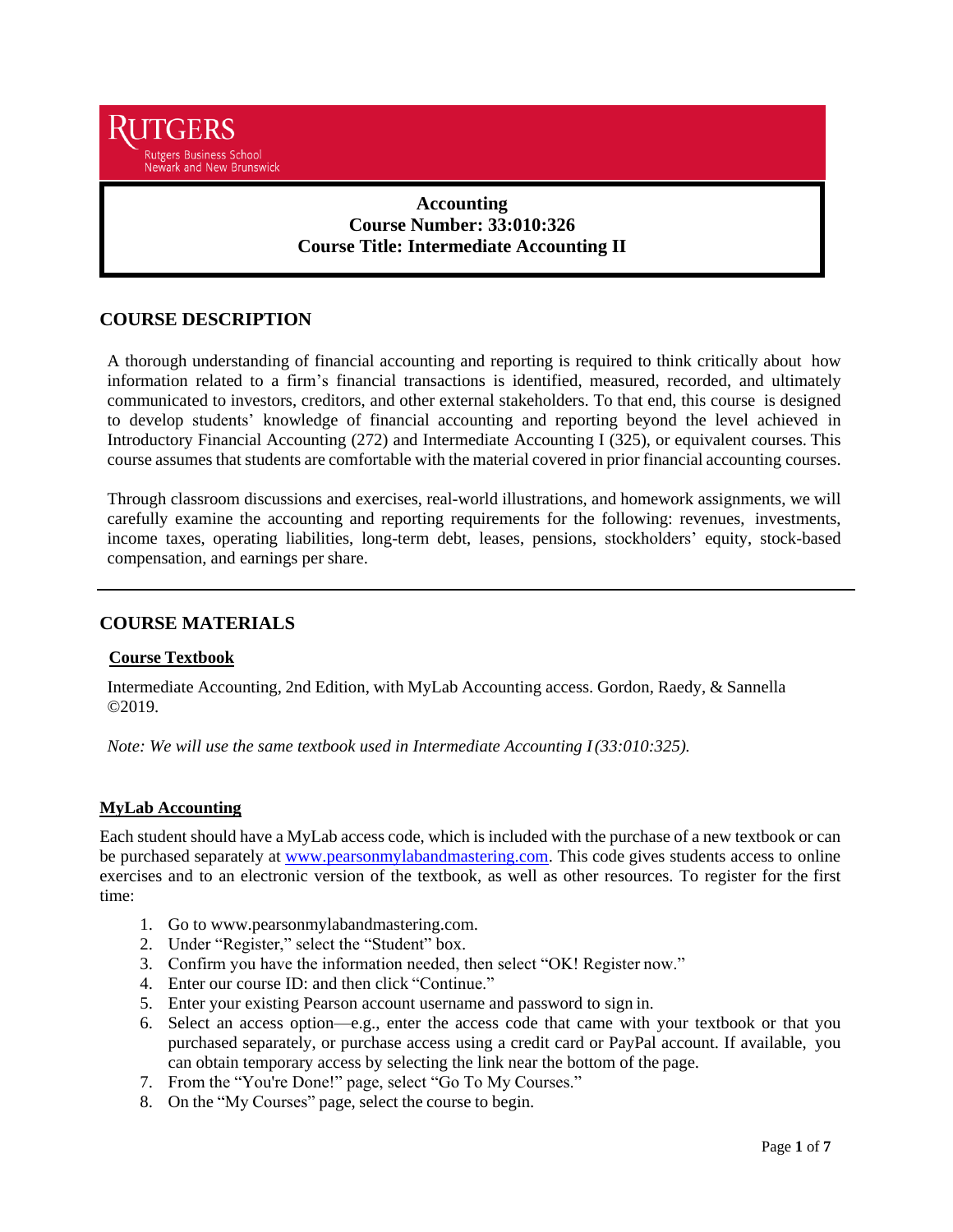## **Course Website**

The course website can be accessed at https://canvas[.rutgers.edu](https://blackboard.rutgers.edu/) with your Rutgers NETID and password. I will post course announcements, slides, and other resources to our Canvas site. Students should be sure to check the email account associated with their official student record to receive course announcements via email. Students should check Canvas before class to access the class notes.

# **LEARNING GOALS AND OBJECTIVES**

This course is designed to enable students to enhance their knowledge and skills in recording accounting entries, preparing financial statements, and becoming sophisticated users of financial information, especially with regard to the following topics: revenue recognition, investments, income taxes, operating liabilities, long-term debt, leases, pensions, stockholders' equity, stock-based compensation, and EPS.

Upon successful completion of this course, students will enhance their:

- (a) Understanding of the history and importance of generally accepted accounting principles(GAAP) and international financial reporting standards (IFRS).
- (b) Knowledge of the objectives and fundamentals underlying the Financial Accounting Standards Board's (FASB's) conceptual framework.
- (c) Understanding of GAAP financial statements, including the Balance Sheet, Income Statement, Statement of Comprehensive Income, Statement of Cash Flows, and Statement of Stockholders' Equity.
- (d) Understanding of the accounting for liabilities related to contingencies, long-term debt, leases, and pensions, as well as the accounting for equity-related items such as common, preferred, and treasury stock.
- (e) Technical accounting skills by learning about complex topics such as revenue recognition, income taxes, investments, and stock-based compensation.
- (f) Understanding of the Security and Exchange Commission's (SEC's) Form 10-K and the financial reporting requirements of publicly traded companies in the United States.

Students enhance their accounting knowledge and skills through the following course activities:

- **Class Discussions.** Class discussions involve the use of detailed PowerPoint slides and step-by-step demonstrations of the accounting and reporting requirements for various transactions. During class, we will use practice problems and real-world illustrations to anchor interactive discussions about the accounting and reporting topics.
- **Assignments:** There will be assignments for each topic covered in the course, allowing students to gauge their understanding of the topics prior to the exams.
- **Analysis of Financial Statements.** Throughout the semester, we will make extensive use of and take in-depth looks at publicly available financial statements, which will help students develop a deeper understanding of corporate accounting and reporting practices.
- **Exams.** There are two midterm exams and one final exam, each designed to assess students' understanding of the material. The exams consist of multiple choice and short answer questions.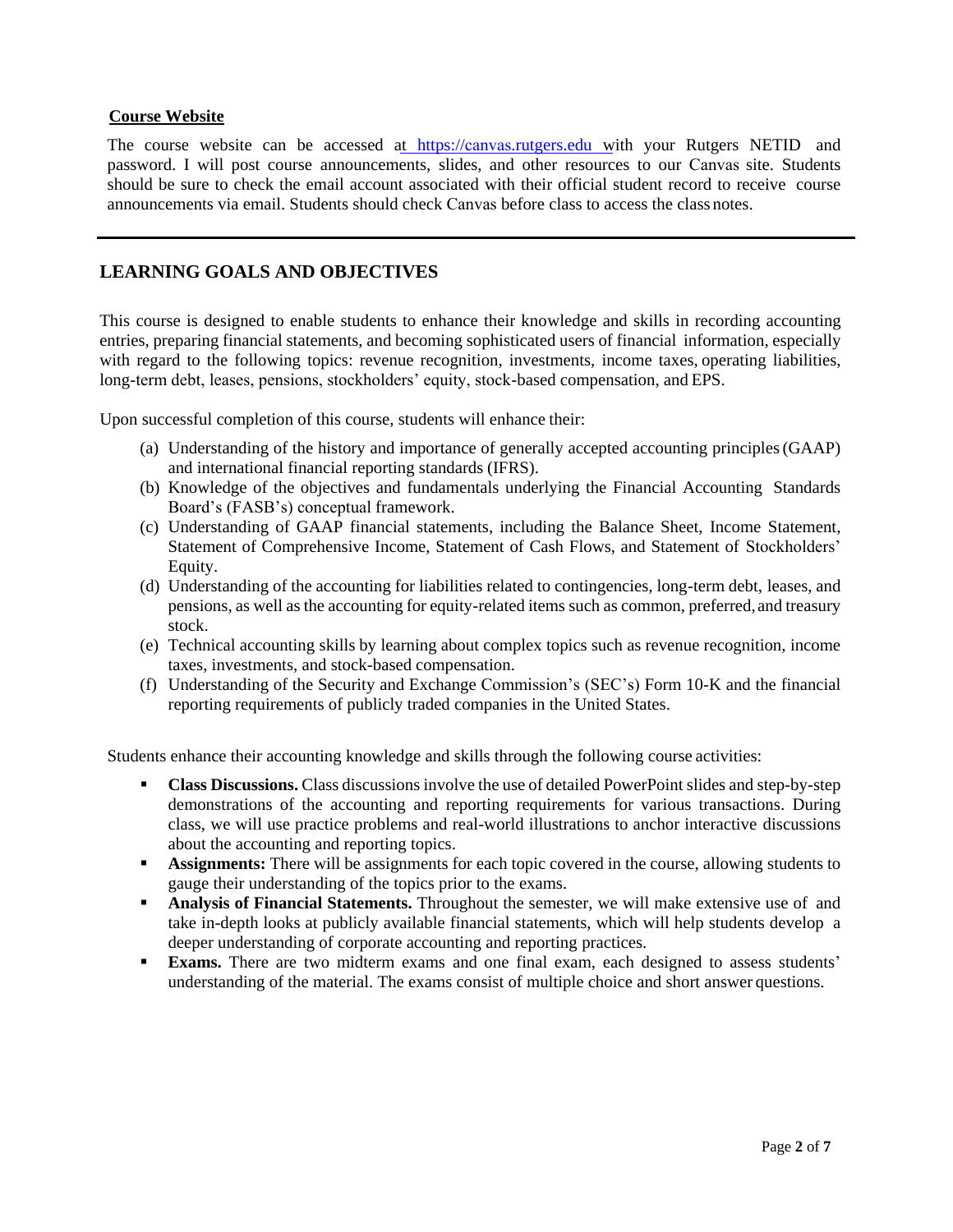# **PREREQUISITES**

Students are required to have completed Intermediate Accounting I (33:010:325) before taking this course, which develops students' knowledge of financial accounting and reporting beyond the level achieved in Introductory Financial Accounting and Intermediate Accounting I. This course assumes that students are comfortable with the material covered in prior financial accounting courses.

## **ACADEMIC INTEGRITY**

I do NOT tolerate cheating. Students are responsible for understanding the RU Academic Integrity Policy (http://academicintegrity.rutgers.edu/)

[I will strongly enforce this Policy and pursue all violati](https://slwordpress.rutgers.edu/academicintegrity/wp-content/uploads/sites/41/2014/11/AI_Policy_2013.pdf)ons. On all examinations and assignments, students must sign the RU Honor Pledge, which states, "On my honor, I have neither received nor given any unauthorized assistance on this examination or assignment." I will screen all written assignments through SafeAssign or Turnitin, plagiarism detection services that compare the work against a large database of past work. Don't let cheating destroy your hard-earned opportunity to learn. See [business.rutgers.edu/ai](http://www.business.rutgers.edu/ai) for more details.

# **ATTENDANCE AND PREPARATION POLICY**

Class time on non-exam days is allocated to discussions, practice problems, and real-world illustrations. I am committed to providing a classroom environment that will offer students the opportunity to develop their knowledge and skills in the topics discussed. Learning, however, cannot be done passively. It is imperative that students commit the time and energy necessary to learn the material.

#### **Attendance**

Your regular attendance is required. If you feel you will have trouble showing up for class on time and/or you tend to skip class sessions, then I strongly urge you to drop this course. Once you fall behind, it will be extremely difficult for you to catch up. Students who perform poorly in this course are usually those who miss multiple class sessions.

On non-exam days, students may attend any of the three sections of this course. However, everyone must take the three exams with their registered section.

If you plan to be absent, report your absence in advance at [https://sims.rutgers.edu/ssra/.](https://sims.rutgers.edu/ssra/) Unless you have permission to be excused, repeated absences will result in you losing credit for participation, which counts toward your final grade. If your absence is due to religious observance, a Rutgers-approved activity, illness, or family emergency, please reach out to me as soon as possible and send me an email with supporting documentation within three days of your first absence.

If I plan to be absent, my department chair or I will notify you via Canvas. For weather emergencies,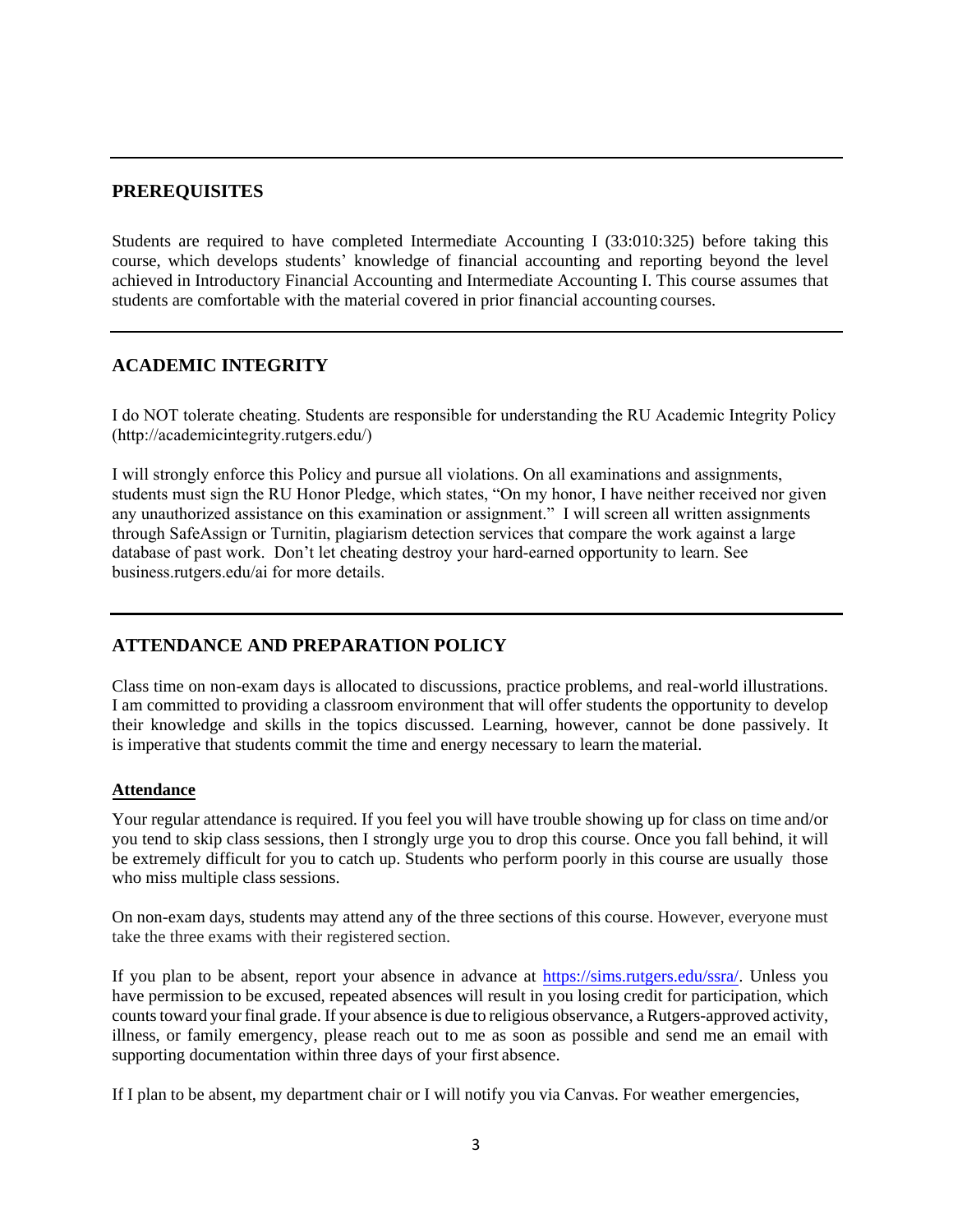consult the campus home page. If the campus is open, class will be held.

## **HOMEWORK ASSIGNMENTS**

Homework will be assigned on a regular basis; the lowest two scores are dropped. Students are responsible for ensuring that their homework is submitted on time. Late homework submissions will not receive credit. I will occasionally assign supplementary coursework that counts toward participation.

# **CLASSROOM CONDUCT**

Attendance alone is not enough. Student participation is an essential element of this course. Participation grades will be based on my assessment of your contribution to the learning environment. For example, I expect you to read course materials and complete required assignments before the relevant class and to participate fully in each class session. While voluntary participation is strongly encouraged, I will occasionally call on you to provide your thoughts.

Attendance and participation together are still not sufficient. I expect students to act professionally. In particular, students should not disrupt the class in any way. Side conversations are not permitted. All cell phones should be silenced and put away. Laptop usage is permitted but is limited to taking notes on the PowerPoint presentations. Any repeated conduct that distracts me or your fellow classmates (e.g., excessive talking with neighbors, cell phones ringing) will automatically reduce your course participation and professionalism grade to a zero for the semester.

### **Analysis of Financial Statements**

We will regularly discuss financial statements from publicly traded companies. These discussions are designed to make you confront the complexity of the information contained in real financial statements. Examining financial statements in the context of the topic we are discussing will enable you to better engage in class discussions.

## **EXAM DATES AND POLICIES**

There are three exams in this course. All exams are closed book and closed notes, and will consist of both multiple choice and short answer questions. The two midterm exams will be given during our regularly scheduled class time on the dates listed below, with no make-ups allowed. The final exam will be given during the period specified by the University. Please check the final exam schedule for updates at [https://finalexams.rutgers.edu/.](https://finalexams.rutgers.edu/) Students should refrain from making end-of-semester travel plans during the final exam period.

During all exams, the following rules and procedures apply:

- Students must sit for each exam with their registered section.
- Students should be prepared to show a valid Rutgers photo ID to take the exam.
- Students must sit in their assigned seats.
- Students should bring #2 pencils and non-programmable calculators.
- All cell phones and other electronic devices must be turned off and put away during the exam.
- Students should arrive on time for the exam.
- Exams must be turned in by the end of the exam period; otherwise, points will be deducted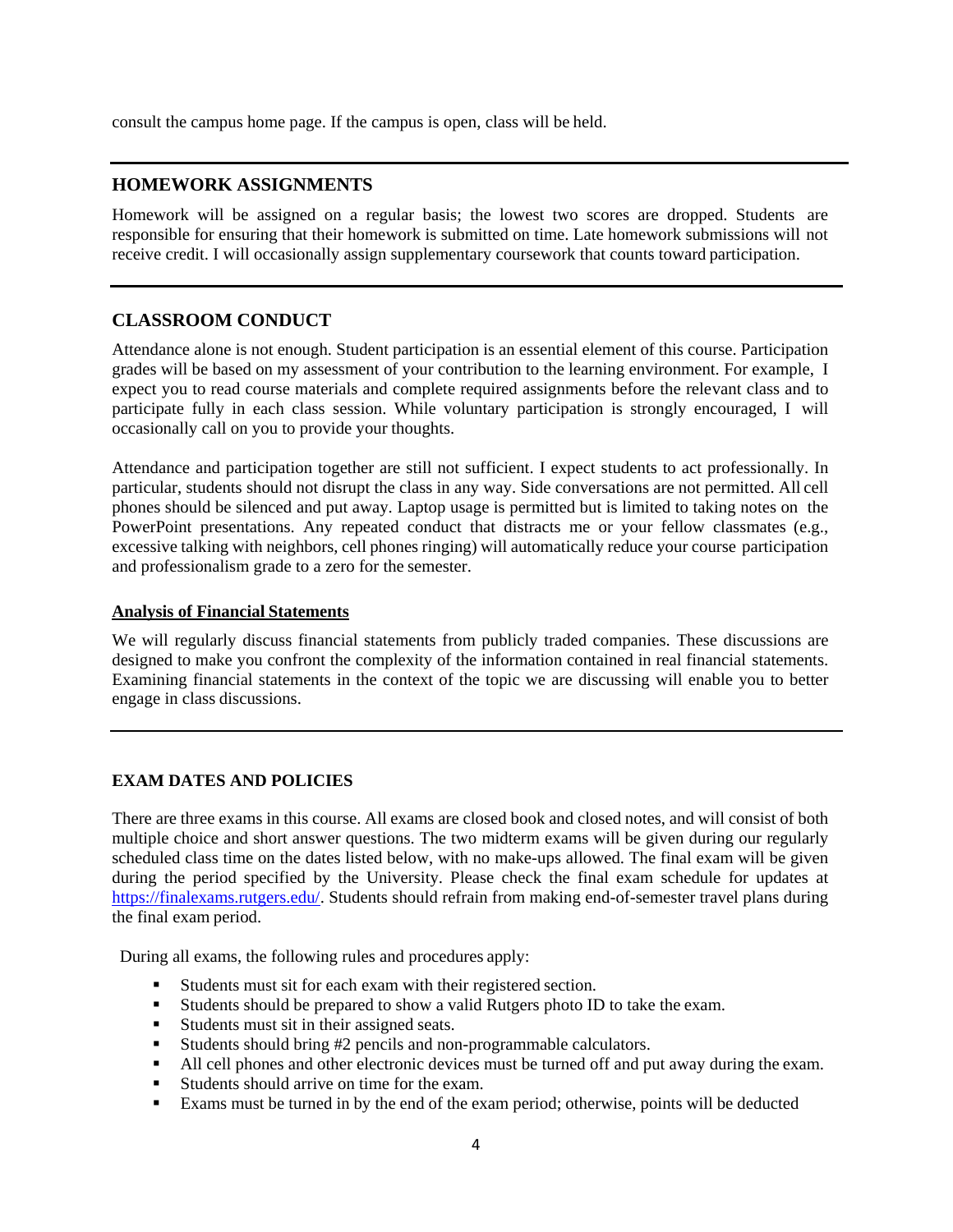from the exam score.

 Students should use the restroom before the exam begins to avoid disruptions during the exam.

## **GRADING POLICY**

Grades for this course are determined based on the following weights:

| <b>Course Activity</b>            | Weight  |
|-----------------------------------|---------|
| <b>Homework Assignments</b>       | 8%      |
| Participation and Professionalism | 5%      |
| Exam 1                            | 29%     |
| Exam 2                            | 29%     |
| Final Exam                        |         |
| Total                             | $100\%$ |

The cut-offs used to determine final letter grades are approximately asfollows:

| <b>Final Letter Grade</b> | <b>Point Range</b> |
|---------------------------|--------------------|
| A                         | $100\% - 90\%$     |
| $B+$                      | $90\% - 87\%$      |
| B                         | $87\% - 80\%$      |
| $C_{+}$                   | $80\% - 77\%$      |
| $\mathsf{C}$              | $77\% - 70\%$      |
| D                         | $70\% - 60\%$      |
| F                         | Below 60%          |
|                           |                    |

## Please be advised that students who earn 60% or below on Midterm Exam 1 will be issued via the **Regis System a** *Warning* **for poor performance.**

At my discretion, I may apply a curve at the end of the semester. Please note, however, that a curve may not help every student receive a higher final letter grade. As an example, if all grades are increased by one percentage point and your overall grade is  $88.0\%$ , your grade would remain a B+ in accordance with the above grade distribution.

**Important:** there is no "extra credit" given in this course. Your final grade will be determined as outlined above.

Final grades will be posted on the Regis System and are not subject to negotiation. If you feel I have made an error, you must submit your written argument to me within one week of receiving your final grade. In your written argument, you must clarify the precise error I made and provide all due supporting documentation. If and only if I have made an error, I will gladly correct your final grade. Please note, however, that I cannot and will not adjust grades based on consequences, such as hurt pride, lost scholarships, lost tuition reimbursement, lost job opportunities, or dismissal from RBS. Please do not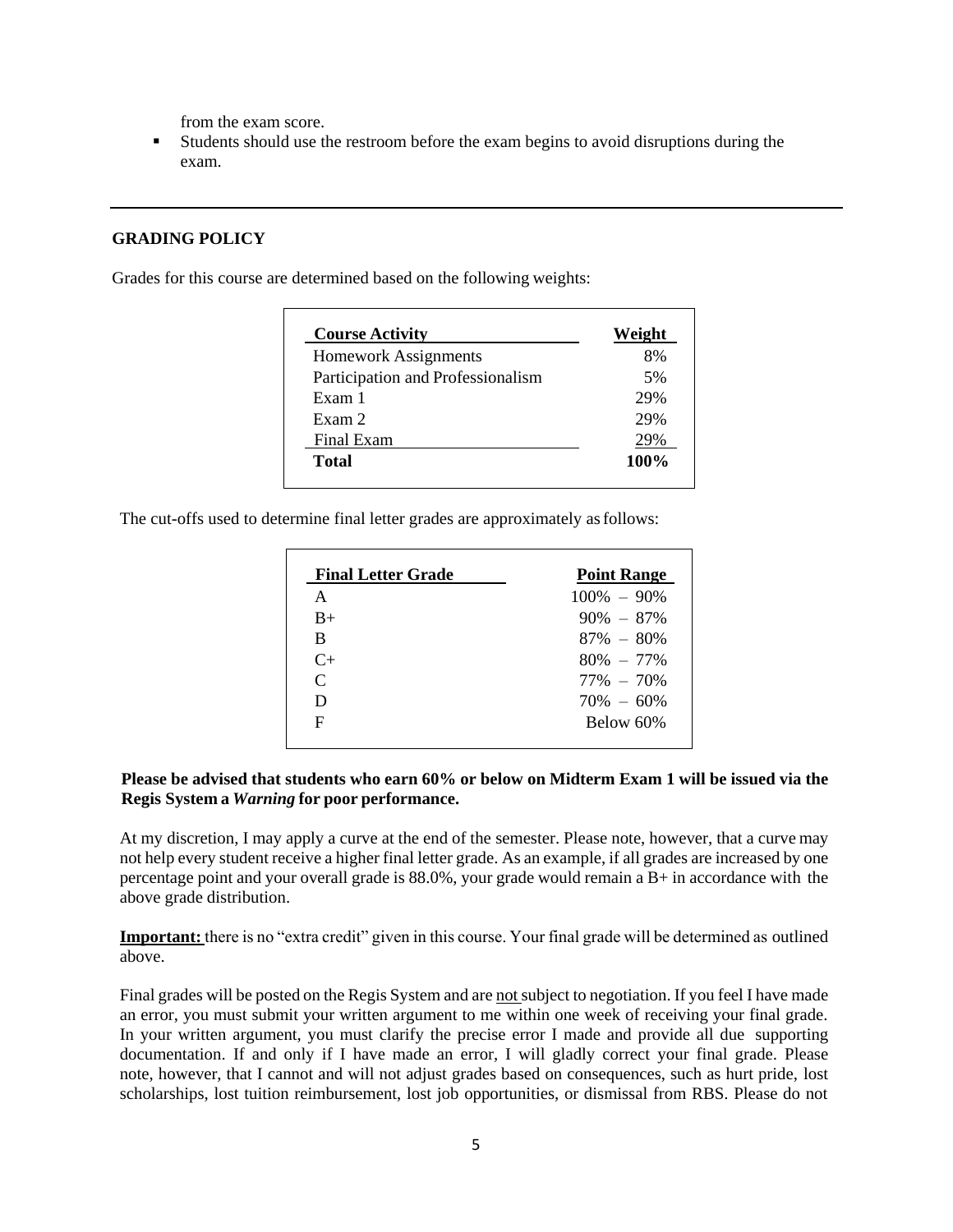ask me to do so. It is dishonest to attempt to influence a faculty member in an effort to obtain a grade that you did not earn, and it will not work in this course.

# **COURSE SCHEDULE**

| <b>Class</b>            | <b>Topic</b>                                   | <b>Reading</b> | <b>Assignment</b> |  |
|-------------------------|------------------------------------------------|----------------|-------------------|--|
| 1                       | Introduction, Review, and Revenue              | Ch.8           |                   |  |
| $\overline{c}$          | Revenue Recognition                            | Ch. 8          |                   |  |
| 3                       | Revenue Recognition                            | Ch.8           |                   |  |
| $\overline{\mathbf{4}}$ | Investments                                    | Ch. 16         | HW 1 Due          |  |
| 5                       | Investments                                    | Ch. 16         |                   |  |
| 6                       | Investments                                    | Ch. 16         |                   |  |
| 7                       | <b>Income Taxes</b>                            | Ch. 17         | HW 2 Due          |  |
| 8                       | <b>Income Taxes</b>                            | Ch. 17         |                   |  |
| 9                       | <b>Income Taxes and Review</b>                 | Ch. 17         | HW 3 Due          |  |
| 10                      | Exam 1: Chapters 8, 16, and 17                 |                |                   |  |
| 11                      | <b>Operating Liabilities and Contingencies</b> | Ch. 13         |                   |  |
| 12                      | <b>Operating Liabilities and Contingencies</b> | Ch. 13         |                   |  |
| 13                      | <b>Financing Liabilities</b>                   | Ch. 14         | HW 4 Due          |  |
| 14                      | <b>Financing Liabilities</b>                   | Ch. 14         |                   |  |
| 15                      | <b>Financing Liabilities</b>                   | Ch. 14         |                   |  |
|                         | No Class                                       |                |                   |  |
| 16                      | Leases                                         | Ch. 18         | HW 5 Due          |  |
| 17                      | Leases                                         | Ch. 18         |                   |  |
| 18                      | Leases and Review                              | Ch. 18         | HW 6 Due          |  |
| 19                      | <b>Exam 2: Chapters 13, 14, 18</b>             |                |                   |  |
| 20                      | Stockholders' Equity                           | Ch. 15         |                   |  |
| 21                      | Stockholders' Equity                           | Ch. 15         | HW 7 Due          |  |
| 22                      | <b>Stock-based Compensation</b>                | Ch. 19         |                   |  |
| 23                      | <b>Stock-based Compensation</b>                | Ch. 19         | HW 8 Due          |  |
| 24                      | Pensions                                       | Ch. 19         |                   |  |
| 25                      | Pensions                                       | Ch. 19         | HW 9 Due          |  |
| 26                      | <b>Earnings Per Share</b>                      | Ch. 20         |                   |  |
| 27                      | <b>Earnings Per Share</b>                      | Ch. 20         |                   |  |
| 28                      | Catch-up and Review                            | Ch. 20         | HW 10 Due         |  |
|                         | No Class - Reading Day                         |                |                   |  |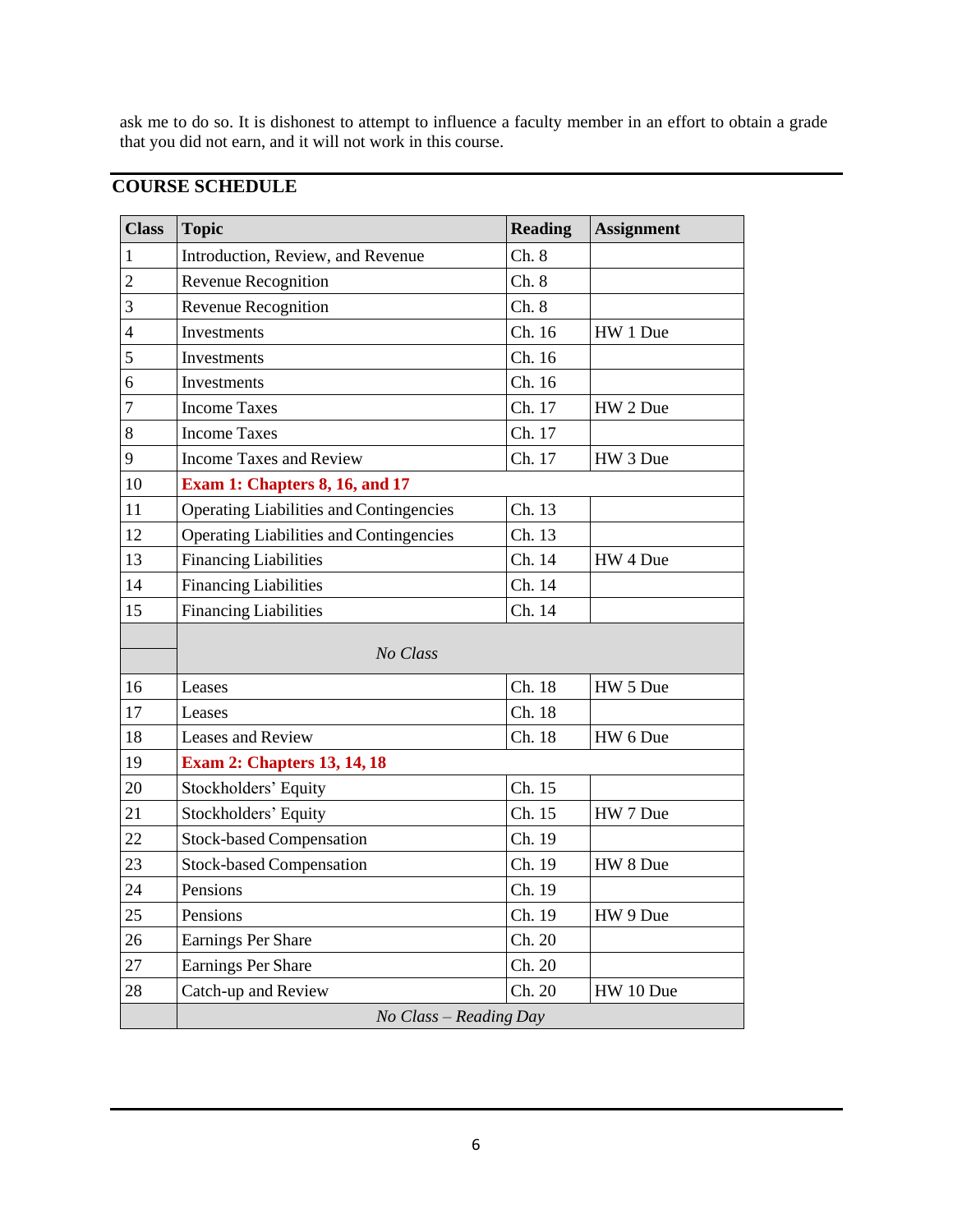# **SUPPORT SERVICES**

If you need accommodation for a *disability*, obtain a Letter of Accommodation from the Office of Disability Services. The Office of Disability Services at Rutgers, The State University of New Jersey, provides student-centered and student-inclusive programming in compliance with the Americans with Disabilities Act of 1990, the Americans with Disabilities Act Amendments of 2008, Section 504 of the Rehabilitation Act of 1973, Section 508 of the Rehabilitation Act of 1998, and the New Jersey Law Against Discrimination. More information can be found at [ods.rutgers.edu.](https://ods.rutgers.edu/)

[Rutgers University-New Brunswick ODS phone (848)445-6800 or email [dsoffice@echo.rutgers.edu\]](mailto:dsoffice@echo.rutgers.edu)

[Rutgers University-Newark ODS phone (973)353-5375 or email [ods@newark.rutgers.edu\]](mailto:ods@newark.rutgers.edu)

If you are *pregnant*, the Office of Title IX and ADA Compliance is available to assist with any concerns or potential accommodations related to pregnancy.

[Rutgers University-New Brunswick Title IX Coordinator phone (848)932-8200 or email jackie.moran@rutgers.edu]

[Rutgers University-Newark Office of Title IX and ADA Compliance phone (973)353-1906 or email [TitleIX@newark.rutgers.edu\]](mailto:TitleIX@newark.rutgers.edu)

If you seek *religious accommodations*, the Office of the Dean of Students is available to verify absences for religious observance, as needed.

[Rutgers University-New Brunswick Dean of Students phone (848)932-2300 or email [deanofstudents@echo.rutgers.edu\]](mailto:deanofstudents@echo.rutgers.edu)

[Rutgers University-Newark Dean of Students phone (973)353-5063 or email [DeanofStudents@newark.rutgers.edu\]](mailto:DeanofStudents@newark.rutgers.edu)

If you have experienced any form of *gender or sex-based discrimination or harassment*, including sexual assault, sexual harassment, relationship violence, or stalking, the Office for Violence Prevention and Victim Assistance provides help and support. More information can be found at [http://vpva.rutgers.edu/.](http://vpva.rutgers.edu/)

[Rutgers University-New Brunswick incident report link: [http://studentconduct.rutgers.edu/concern/.](http://studentconduct.rutgers.edu/concern/) You may contact the Office for Violence Prevention and Victim Assistance at (848)932-1181]

[Rutgers University-Newark incident report link: [https://cm.maxient.com/reportingform.php?RutgersUniv&layout\\_id=7](https://cm.maxient.com/reportingform.php?RutgersUniv&layout_id=7). You may also contact the Office of Title IX and ADA Compliance at (973)353-1906 or email at [TitleIX@newark.rutgers.edu.](mailto:TitleIX@newark.rutgers.edu) If you wish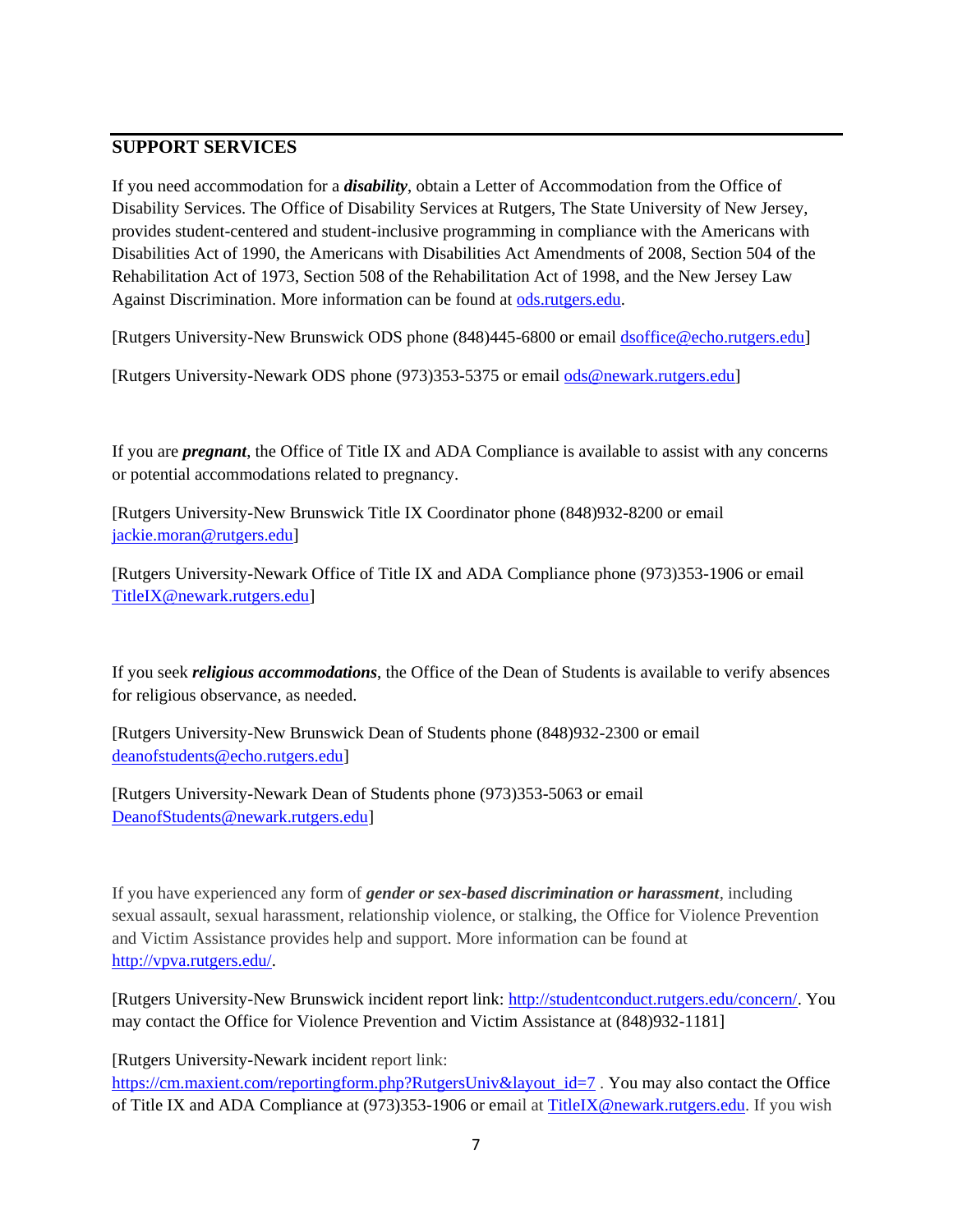to speak with a staff member who is confidential and does **not** have a reporting responsibility, you may contact the Office for Violence Prevention and Victim Assistance at (973)353-1918 or email [run.vpva@rutgers.edu\]](mailto:run.vpva@rutgers.edu)

If students who have experienced a temporary condition or injury that is adversely affecting their ability to fully participate, you should submit a request via [https://temporaryconditions.rutgers.edu](https://temporaryconditions.rutgers.edu/) .

If you are a military *veteran* or are on active military duty, you can obtain support through the Office of Veteran and Military Programs and Services.<http://veterans.rutgers.edu/>

If you are in need of *mental health* services, please use our readily available services.

[Rutgers University-Newark Counseling Center: [http://counseling.newark.rutgers.edu/\]](http://counseling.newark.rutgers.edu/)

[Rutgers Counseling and Psychological Services–New Brunswick: [http://rhscaps.rutgers.edu/\]](http://rhscaps.rutgers.edu/)

If you are in need of *physical health* services, please use our readily available services.

[Rutgers Health Services – Newark: [http://health.newark.rutgers.edu/\]](http://health.newark.rutgers.edu/)

[Rutgers Health Services – New Brunswick: [http://health.rutgers.edu/\]](http://health.rutgers.edu/)

If you are in need of *legal* services, please use our readily available services:<http://rusls.rutgers.edu/>

Students experiencing difficulty in courses due to *English as a second language (ESL)* should contact the Program in American Language Studies for supports.

[Rutgers–Newark: [PALS@newark.rutgers.edu\]](mailto:PALS@newark.rutgers.edu)

[Rutgers–New Brunswick: eslpals@english.rutgers.edu]

If you are in need of additional *academic assistance*, please use our readily available services.

[Rutgers University-Newark Learning Center:<http://www.ncas.rutgers.edu/rlc>

[Rutgers University-Newark Writing Center: [http://www.ncas.rutgers.edu/writingcenter\]](http://www.ncas.rutgers.edu/writingcenter)